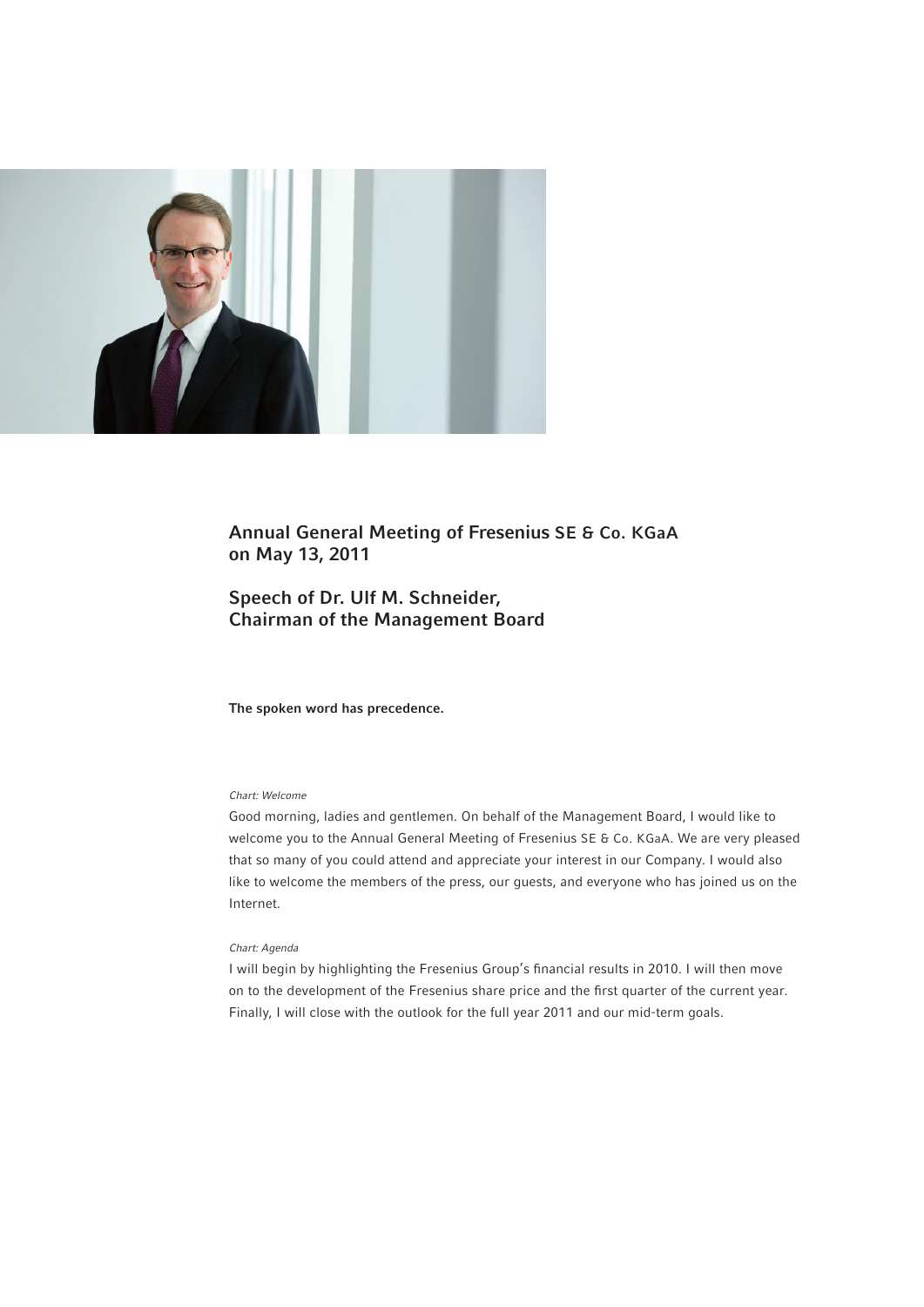# *Chart: 2010 – An outstanding year for Fresenius*

2010 was once again an outstanding year for Fresenius. Sales and earnings increased to new record highs. We met or exceeded our goals, with all business segments contributing to this extraordinary result. It is particularly important that we achieved strong organic sales growth in all business segments. Moreover, all our business segments attained double-digit earnings growth, which is a significant success.

I would especially like to emphasize the excellent growth of the injectable-drug business in North America. We successfully launched new products there. In addition, we benefited from supply constraints in the market, and were able to contribute to the reliable supply of critically important medications in the United States.

Moreover, in the past year we initiated an important strategic step and successfully completed it at the beginning of this year – the conversion of the preference shares into ordinary shares and the change of the Company's legal form into a partnership limited by shares (KGaA). Our goal was to simplify the share structure, increase trading liquidity and index-relevant free float, and improve our financial flexibility. This enhances the attractiveness of our shares and strengthens our position in the capital markets. The shareholders approved the corresponding resolution with an overwhelming majority at last year's Annual General Meeting.

# *Chart: Fresenius Group: Excellent financial results*

Now to the excellent 2010 financial results. Let me first draw your attention to the gray-shaded area on this chart: Group sales increased by 8% in constant currency and by 13% at actual rates to €16 billion. EBIT increased by 13% in constant currency and by 18% at actual rates to €2.4 billion. Earnings outpaced sales growth. Net income before special items related to the acquisition of APP Pharmaceuticals increased by 23% in constant currency and by 28% at actual rates to €660 million. Including special items, net income was €622 million.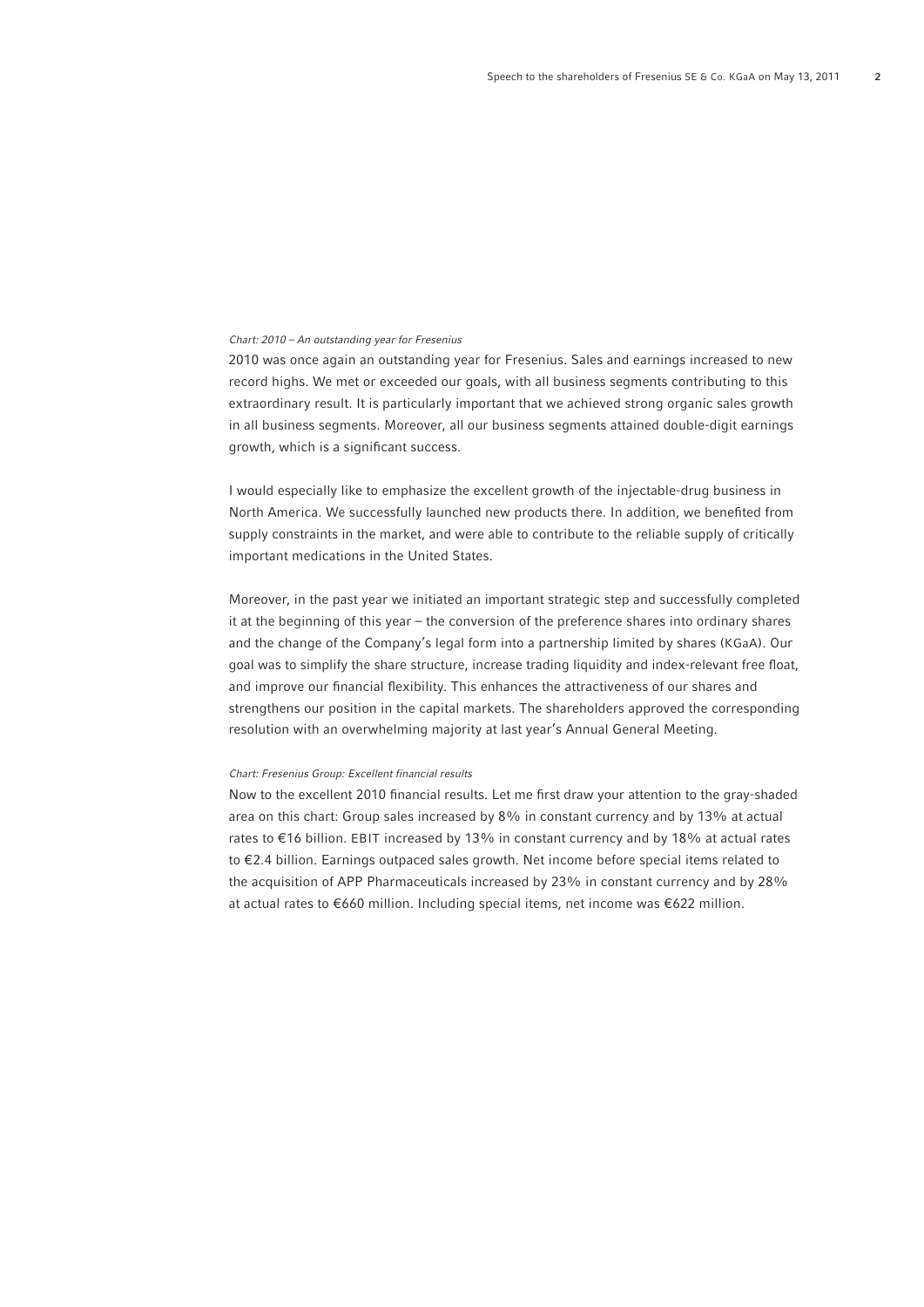As you can see on this chart, the Group 2010 financial results are part of a successful five-year track record. The compounded annual growth rate is 10% for sales, 14% for EBIT, and 19% for net income. In a period that included the most severe slowdown of the world economy in post-war history, sales increased by approximately 50% since 2006, and EBIT even by two thirds. We clearly doubled net income – from €330 million in 2006 to €660 million in 2010.

# *Chart: Fresenius Group: Mid-term target "15 / 15" exceeded*

This chart shows that we also exceeded our ambitious 15/15 mid-term goal announced in February 2007. For 2010, we set ourselves the target of achieving sales of €15 billion and an EBIT margin of 15%. We achieved €16 billion in sales and an EBIT margin of 15.1%. This means sales increased by more than €5 billion, and EBIT by approximately €1 billion.

### *Chart: Fresenius SE & Co. KGaA: 18th consecutive dividend increase proposed*

Dear shareholders, based on these excellent results and the very good prospects for the current year, we are pleased to propose the 18th consecutive dividend increase. We propose to increase the dividend by 15% to 86 eurocents. It is our intention to continue this earnings-driven dividend policy in the future.

Let me take this opportunity to emphasize that Fresenius is a reliable employer. More than 140,000 employees work for our Company in about 100 countries. More than 7,000 employees joined Fresenius in 2010 alone. I would like to sincerely thank all our employees on behalf of the Management Board for achieving such outstanding results in 2010. Their enthusiasm and commitment to excellence will also be key to achieving our future goals.

In addition to the mandatory IFRS statements, Fresenius has voluntarily prepared its 2010 financial statements according to U.S. GAAP. The reported figures are largely identical according to both standards.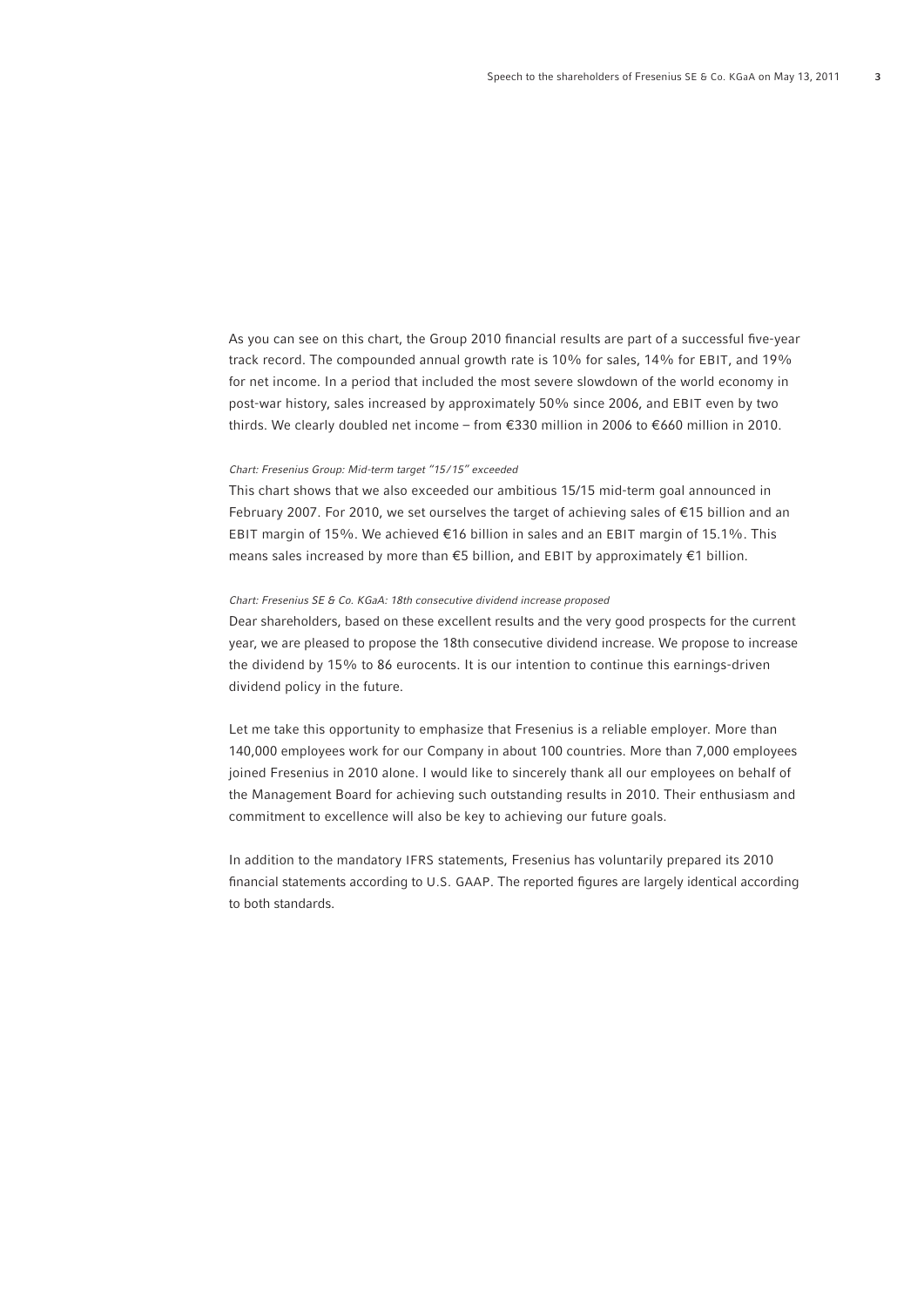For the disclosures pursuant to Sections 289 and 315 of the German Commercial Code, please refer to the separate report available at the Annual General Meeting and on our website.

At today's Annual General Meeting, we propose under agenda item 6 to cancel the Authorized Capital I to V and to create a new Authorized Capital I in the amount of €40.32 million. With the new proposed Authorized Capital, we again want to take precautions to ensure that Fresenius will have sufficient financing flexibility for future growth.

#### *Chart: Fresenius share price development 2010 and 2011*

Now to the Fresenius share price: The excellent financial results and our positive outlook have also been reflected in the share price development in 2010. Moreover, as a result of our March 2010 announcement to create a single share class, ordinary shares caught up to the level of the preference shares. The gap between the two share classes could thus be narrowed to a few eurocents. Ordinary shares gained 44% and preference shares 28% in 2010. Both share classes significantly outperformed the 16% increase of the DAX.

The Fresenius SE ordinary and preference share listings were discontinued upon the Company's change of legal form into a KGaA. The ordinary shares of Fresenius SE & Co. KGaA commenced trading on January 31, 2011. In the first months of this year, Fresenius stock continued to significantly outpace the DAX, and has gained 16% since the end of 2010. The DAX increased by 8% over the same period.

I am convinced that Fresenius stock will continue to be an attractive investment in the future. We are well positioned to further strengthen our global operations and to continue our growth initiatives. The vast majority of analysts continue to rate the Fresenius shares as a 'buy'.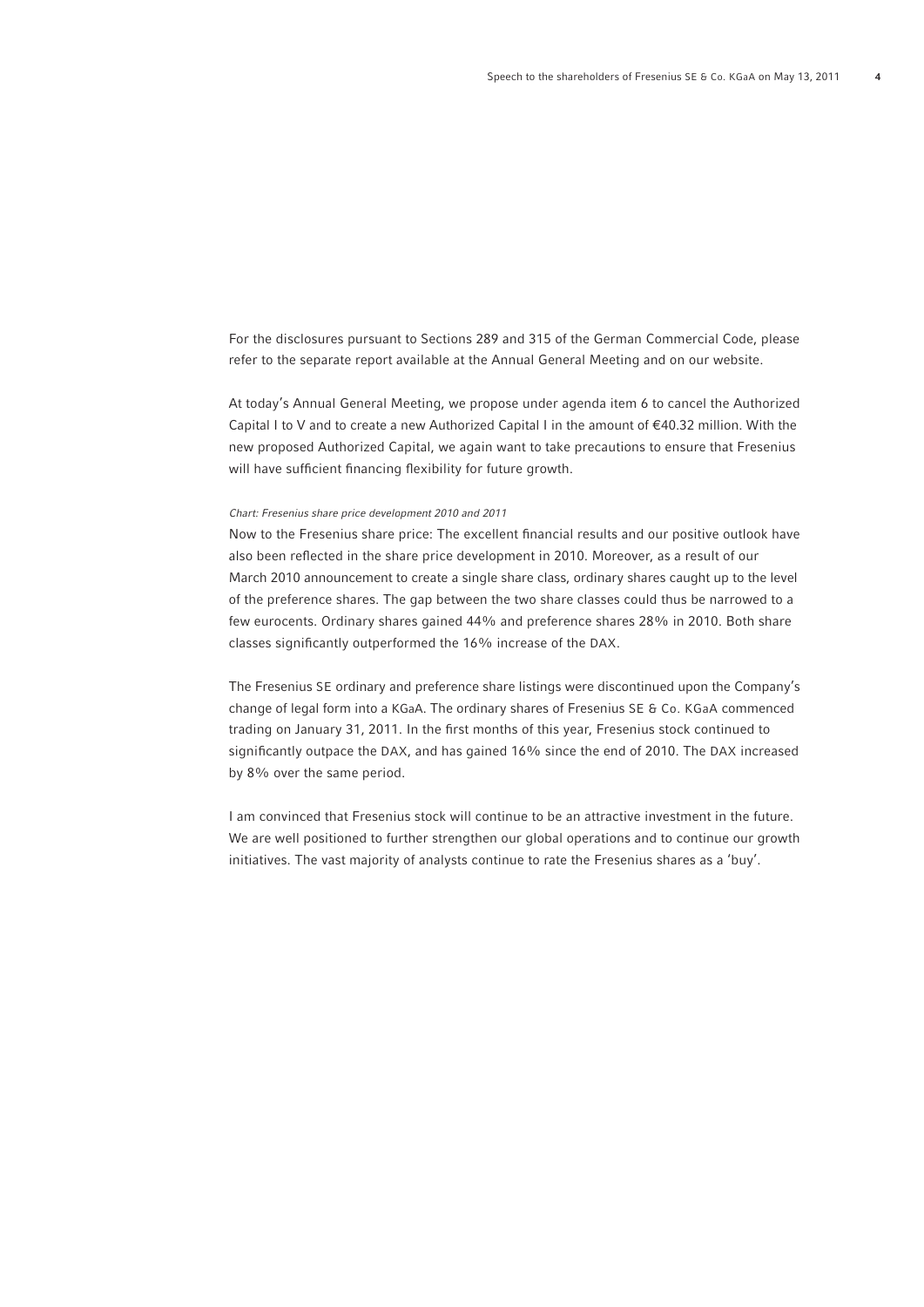## *Chart: Fresenius Group: Excellent start into 2011*

I will now discuss the first quarter of 2011. We had an excellent start and are heading for another record year. Group sales increased by 7% in constant currency and by 9% at actual rates to €4 billion. Net income before special items grew by 39% in constant currency and by 43% at actual rates to €170 million. All business segments are on track to achieve their 2011 targets.

## *Chart: Fresenius Medical Care: 1st quarter 2011 and outlook*

Fresenius Medical Care increased sales by 5% to US\$3 billion in the first quarter of 2011. Net income also increased by 5% to US\$221 million. A new Medicare end-stage renal disease prospective payment system in the United States became effective as of 2011. In addition to a 2% reimbursement rate cutback, the new system called for an additional 3% transition adjustment in 2011. Despite these reductions, Fresenius Medical Care had a strong start into the year. As of April 1, 2011, the 3% transition adjustment no longer applies. This will have a positive effect on sales and earnings for the remainder of the year.

Fresenius Medical Care has raised its 2011 outlook and now projects sales of more than US\$13 billion. Net income is expected between US\$1,070 and US\$1,090 million. Mid-term, Fresenius Medical Care expects sales growth of 6% to 8% in constant currency.

## *Chart: Fresenius Kabi: 1st quarter 2011 and outlook*

Fresenius Kabi had a very successful start into 2011. Sales increased by 20% to €960 million. EBIT grew by 36% to €197 million.

Fresenius Kabi also raised its outlook for 2011 and expects to achieve organic sales growth of more than 5%. Let me add that this outlook builds on the outstanding 12% organic growth achieved in 2010, which was driven by special market conditions. Consider the supply constraints in the U.S. market that I mentioned at the beginning of my presentation. These will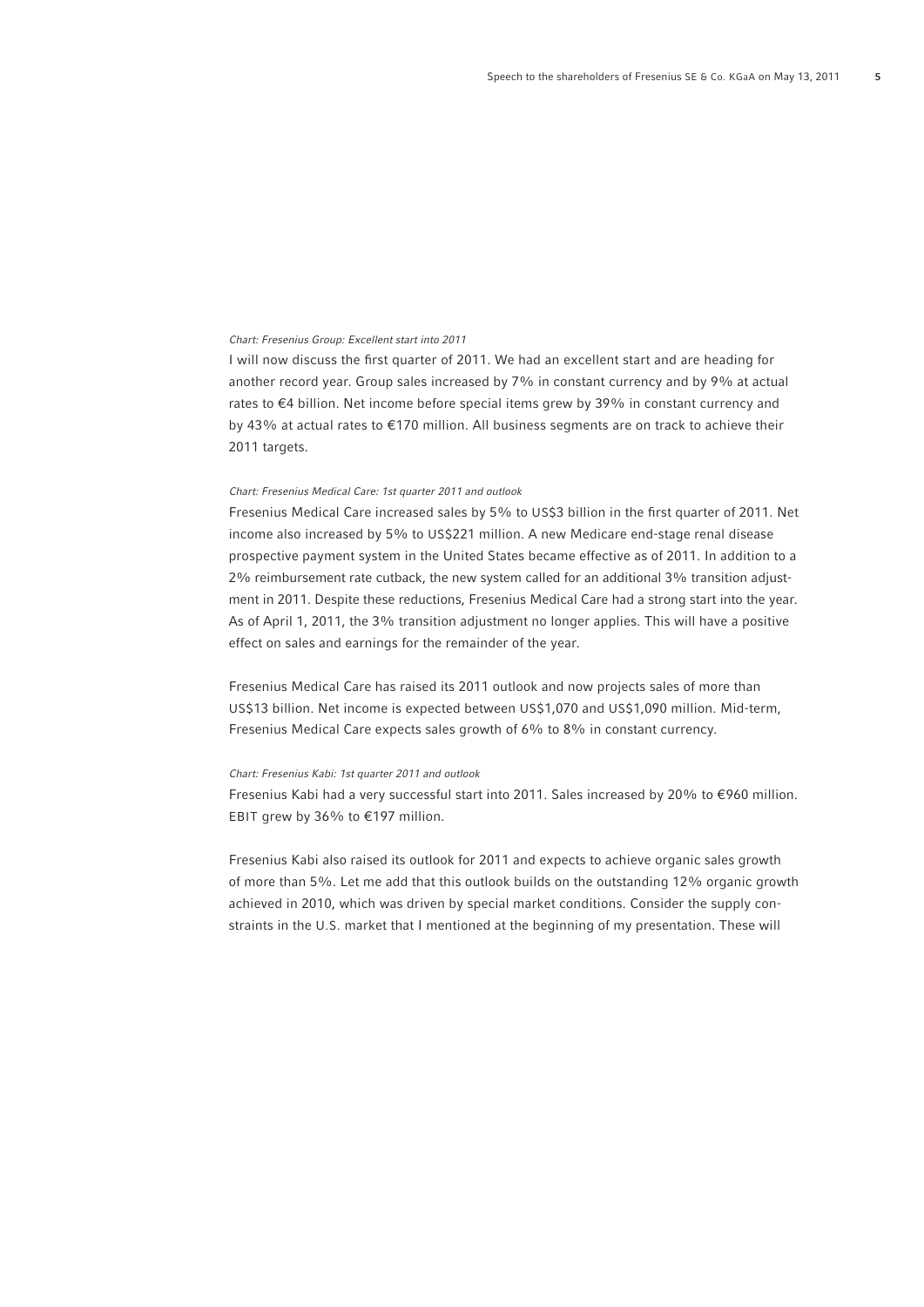not continue to the same extent in 2011. Nevertheless, the 2010/2011 compounded annual growth rate is well within the 7% to 10% mid-term guidance range. Fresenius Kabi expects an EBIT margin of 19% to 20% for 2011, which is at the upper half of our mid-term outlook of 18% to 20%. This business segment continues to deliver the highest operating margin in the Group.

#### *Chart: Fresenius Helios: 1st quarter 2011 and outlook*

Now to Fresenius Helios. Sales increased by 7% to  $€648$  million in the first quarter of 2011. EBIT increased by 12% to €58 million.

Fresenius Helios fully confirms its outlook for 2011 and expects organic sales growth of 3% to 5%. EBIT is projected to increase to €250 million to €260 million, compared to €235 million in 2010. Helios expects to reach the upper half of this range.

Regarding the privatization of hospitals in Germany, we expect that this market will revive. At the beginning of this year, Fresenius Helios had already acquired the St. Marienberg Hospital Helmstedt, Lower Saxony. In March 2011, Fresenius Helios announced the acquisition of the Rottweil municipal hospital in southwestern Germany. Each of these hospitals achieves sales of more than €30 million.

As a new mid-term goal, Fresenius Helios targets sales of €3.5 billion in 2015, driven by both organic growth and acquisitions.

# *Chart: Fresenius Vamed: 1st quarter 2011 and outlook*

Let me now turn to our fourth business segment, Fresenius Vamed. Vamed achieved sales of €140 million in the first quarter of 2011. EBIT was €5 million. The company reported an outstanding order backlog of €842 million. This corresponds to a multiple of 1.7 times last year's project sales, providing a sound basis for further sales growth.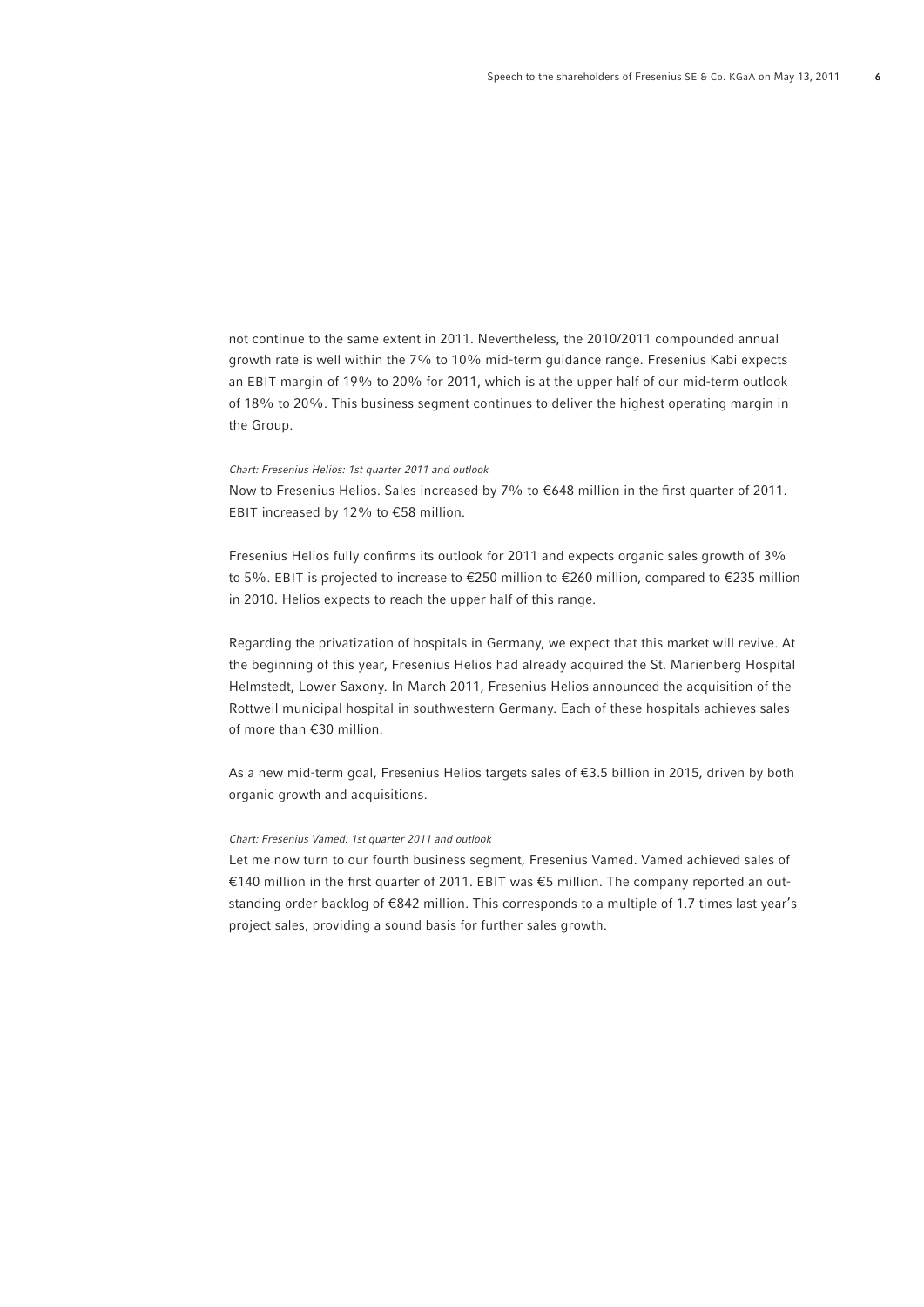Fresenius Vamed also fully confirms its 2011 outlook and expects to achieve both sales and EBIT growth between 5% and 10%.

As a new mid-term stretch goal, Fresenius Vamed targets sales of €1 billion by 2014.

## *Chart: Fresenius Group: Positive outlook for 2011*

Ladies and gentlemen, the expectations of our business segments add up to a very positive Group outlook for 2011. Sales are expected to increase by 7% to 8% in constant currency. Net income is expected to grow even more strongly – by 12% to 16% in constant currency.

To support our growth targets, we plan to invest approximately 5% of sales in property, plant and equipment.

# *Chart: Fresenius Group: Where are we heading mid-term?*

Where are we heading mid-term? Having exceeded our 15/15 mid-term goal in 2010, we have set ourselves a new mid-term stretch target. We aim to achieve Group net income of more than €1 billion in 2014. This is an ambitious goal. Based on €660 million in net income in 2010, we have to accomplish compounded annual net income growth of 11% over the next four years.

This is only possible if we remain focused on sustainable organic sales growth in all our business segments, as it is the most profitable form of growth. As in the past, our target is to achieve annual organic sales growth of 6% to 9% for the Group. Our growth is based on the continuously increasing demand for high-quality yet affordable health care. Let me give you a specific example to illustrate our growth prospects: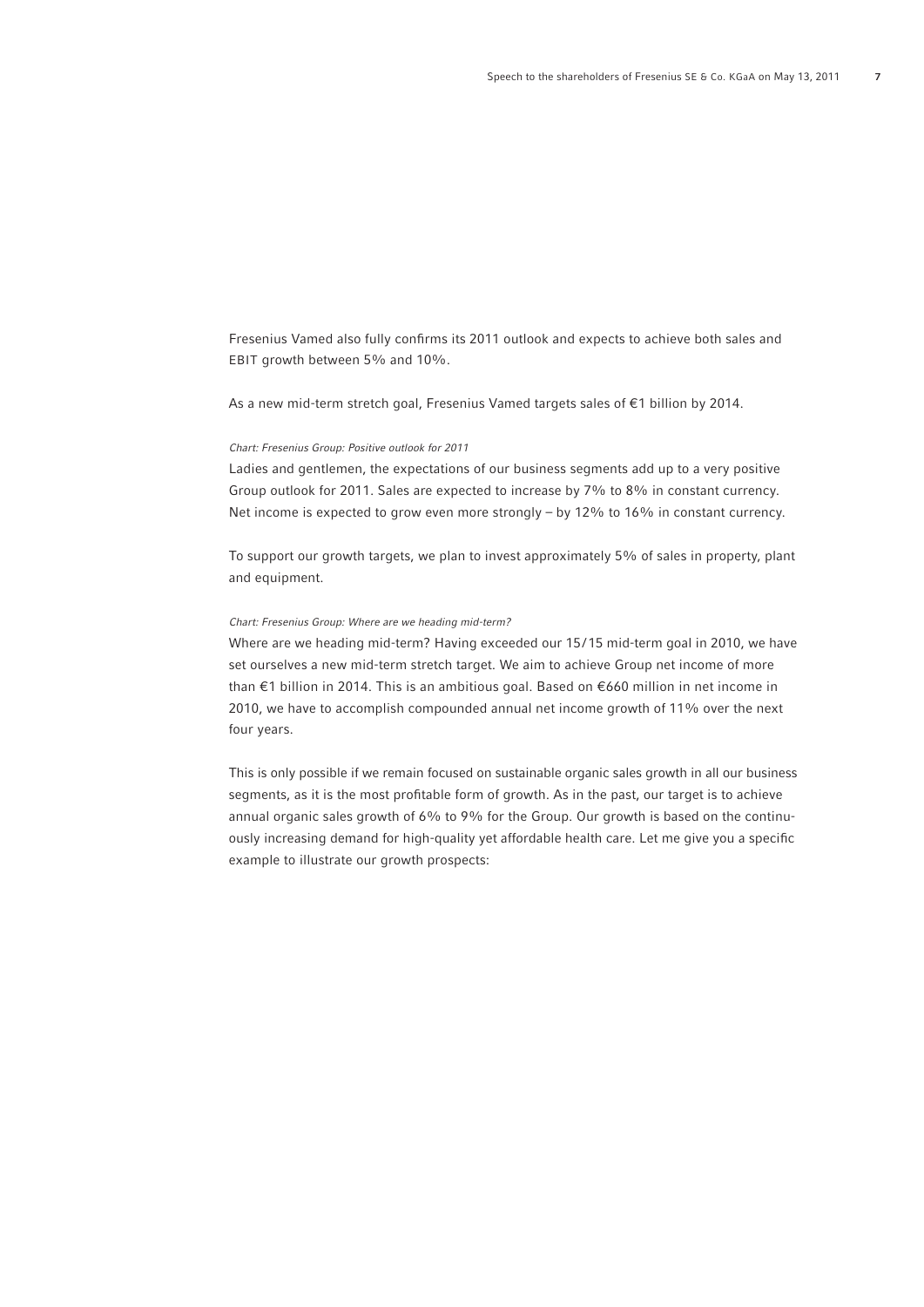We continue to see extraordinary opportunities in the emerging markets. These regions have a rising demand for health care, as their standard of medical treatment continues to improve. With Fresenius Medical Care, Fresenius Kabi, and Fresenius Vamed, we are very well positioned to participate in the growth of the Asia-Pacific and Latin American markets.

A case in point is Fresenius Kabi in China: Fresenius Kabi is a leader in this important market with a population of over 1.3 billion. The company has been doing business there since 1982 and is perceived as a local company. China has become Fresenius Kabi's third-largest market after the United States and Germany, generating sales of more than €300 million in 2010 and experiencing an average growth of 17% over the last three years.

In the Asia-Pacifi c and Latin American regions, Fresenius maintains an extensive production and distribution network that ensures our competitiveness. We achieved sales of approximately €2 billion in 2010 with our 24,000 employees, and target substantial growth in the future. Our goal is to increase sales by more than €1 billion to more than €3 billion in 2013. This means that we will grow significantly faster in the emerging markets than in our established markets. In this growth plan we have not included possible acquisitions, which could further strengthen our presence there.

In addition to sustained organic growth, we aim to expand our business through small and mid-sized acquisitions. We expect continued market consolidation, and this will provide us with interesting acquisition opportunities in the future. The combination of organic growth and acquisitions enabled us to achieve double-digit sales growth in the past. I am confident that we will also be able to continue this development over the next few years.

Our business segments will remain focused on quality and cost leadership. This is essential to our success. Looking ahead, we will continue striving to achieve the best for our patients.